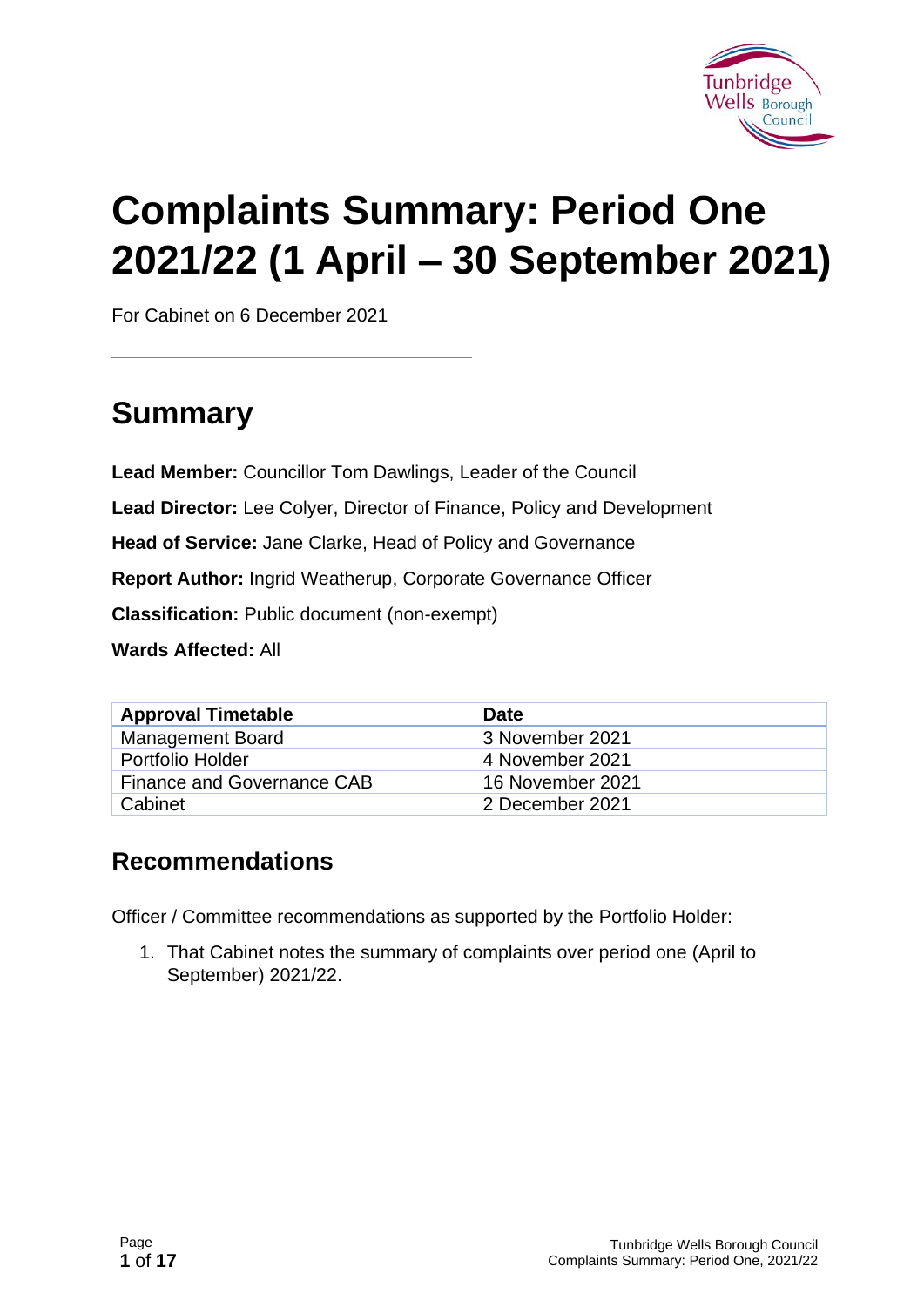

# **1. Introduction and Background**

- 1.1 This report provides an overview of complaints received by Tunbridge Wells Borough Council under the Council's Complaints Procedure during quarters one and two (which is reporting period one from 1 April to 30 September 2021).
- 1.2 The report examines how complaints are received, and looks at any learning, feedback or trends that can be gained from the information presented.
- 1.3 Tunbridge Wells Borough Council operates a two stage corporate Complaints Procedure and logs these complaints through a centralised complaints management system.
- 1.4 At the first stage, the complaint is responded to by the relevant Head of Service within 15 working days of receipt of the complaint. At the second stage, the complaint is responded to by the Chief Executive, or one of his Directors, within 20 working days. Once the corporate complaints procedure has been completed, if the complainant remains dissatisfied, they are able to escalate their complaint to the Local Government Ombudsman (LGO).
- 1.5 Complaints performance is reported to Cabinet on a six-monthly basis, in two reporting periods. Reporting period one runs from 1 April to 30 September, and reporting period two runs from 1 October to 31 March in a given financial year.

# **2. Complaints Overview**

### **Number of Complaints**

2.1 The Council recorded a total of 133 complaints during reporting period one of 2021/22. This figure is a slight increase in the number of complaints recorded for the previous period (130) and a decrease in the number of complaints compared with the same period last year (378).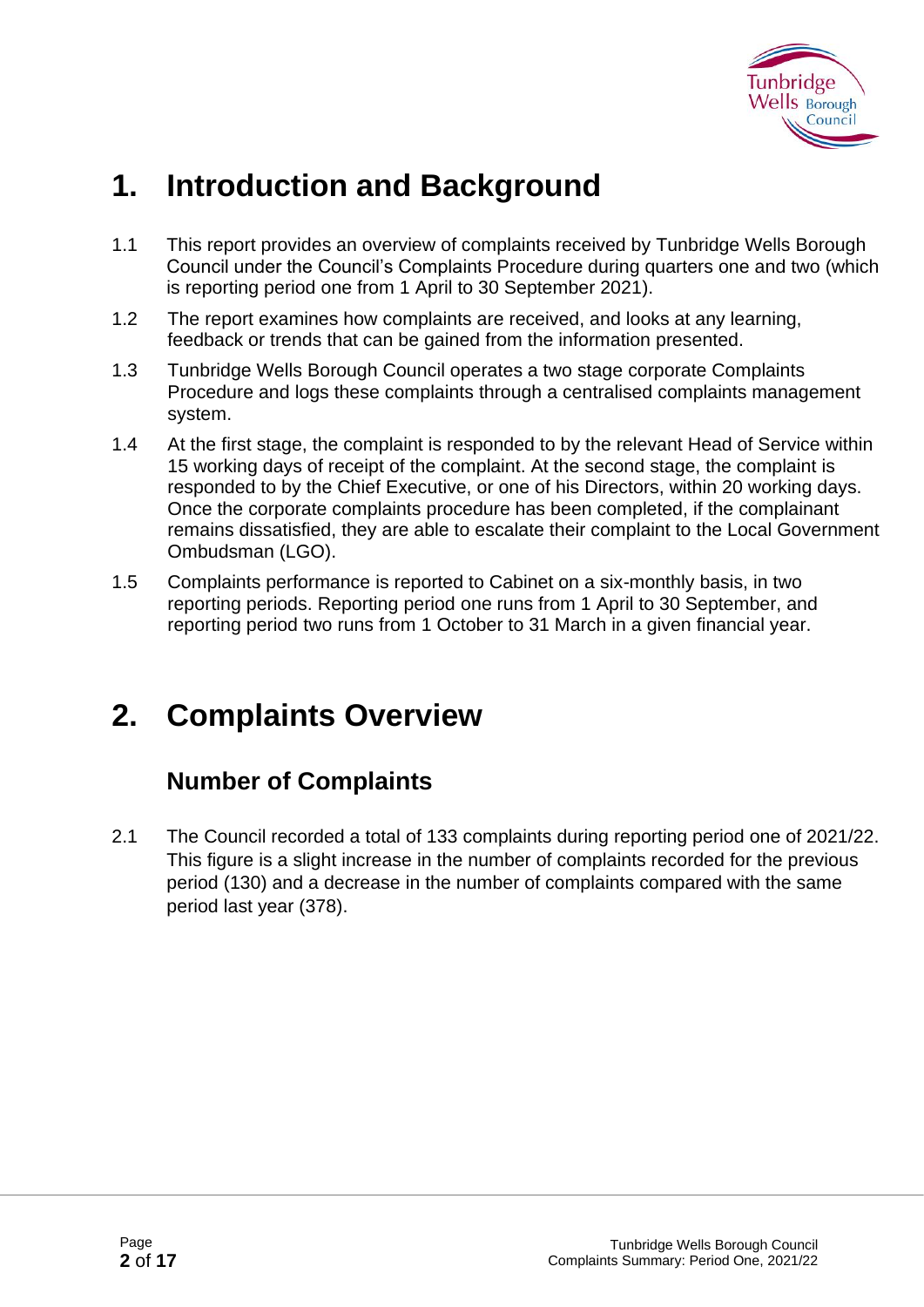

2.2 Of those complaints recorded in period 1 for this year, 117 were recorded at stage one of the Complaints Procedure and 16 were recorded at stage two of the procedure. The number of complaints progressing to stage two has remained the same compared with the previous quarter.

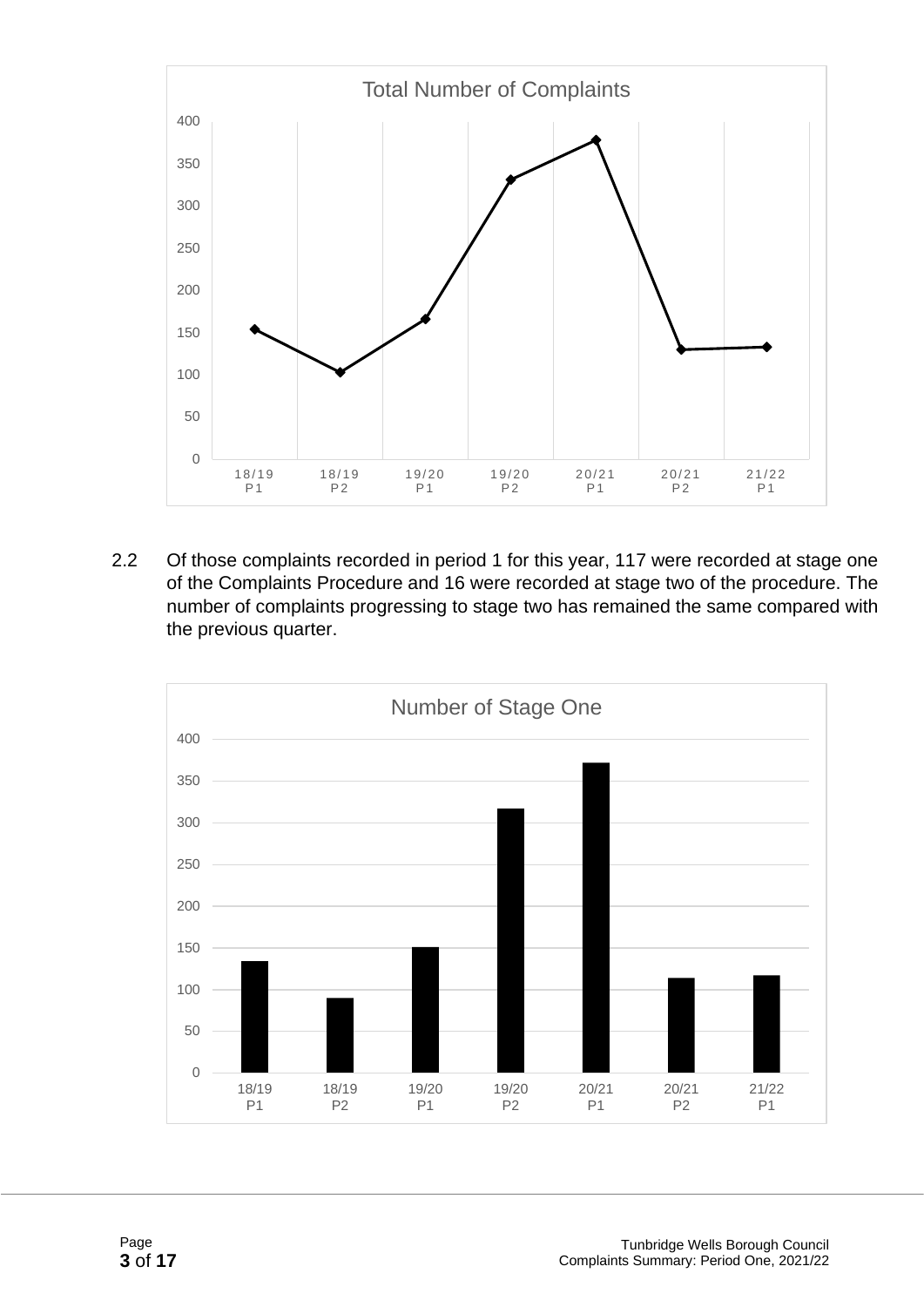

### **Responding to Complaints in time**

- 2.3 Responding to complaints within a reasonable time is a key performance target for the Council and is a feature of a well performing complaints handling system that adheres to best practice. Performance indicators are used to monitor the speed of the Council's response to complaints dealt with through the procedure.
- 2.4 Complaints dealt with at stage one should be responded to within 15 working days, and complaints dealt with at stage two should be responded to within 20 working days. The Council has set a target of responding to 90% of all complaints within these timescales.
- 2.5 For period one of 2021/22, the Council did not meet its target for responding to 90 per cent of complaints within time. The response time for stage one complaints has improved compared to the response time in the previous two reporting periods. The response time for responding to stage two complaints has decreased slightly compare to period one.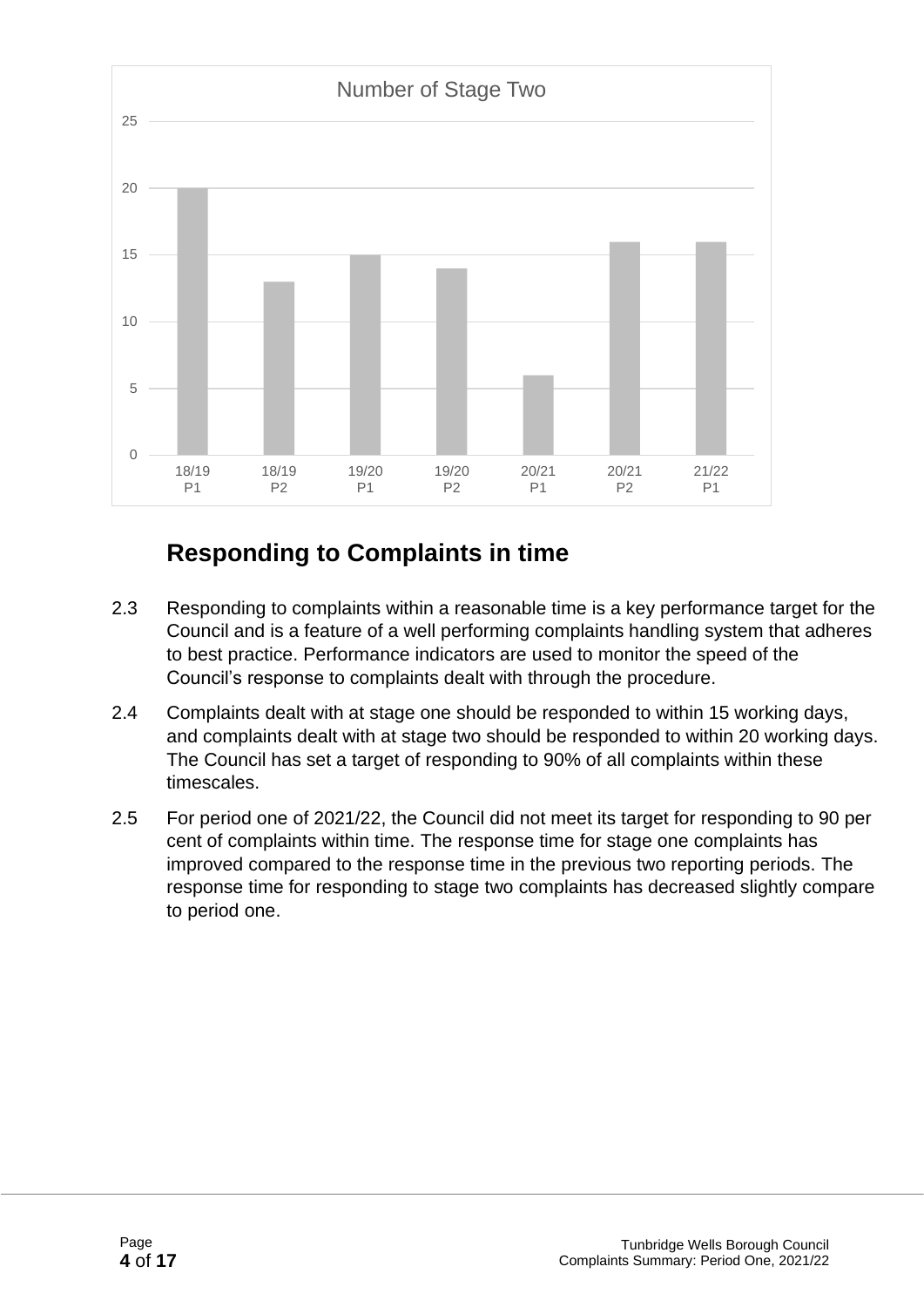

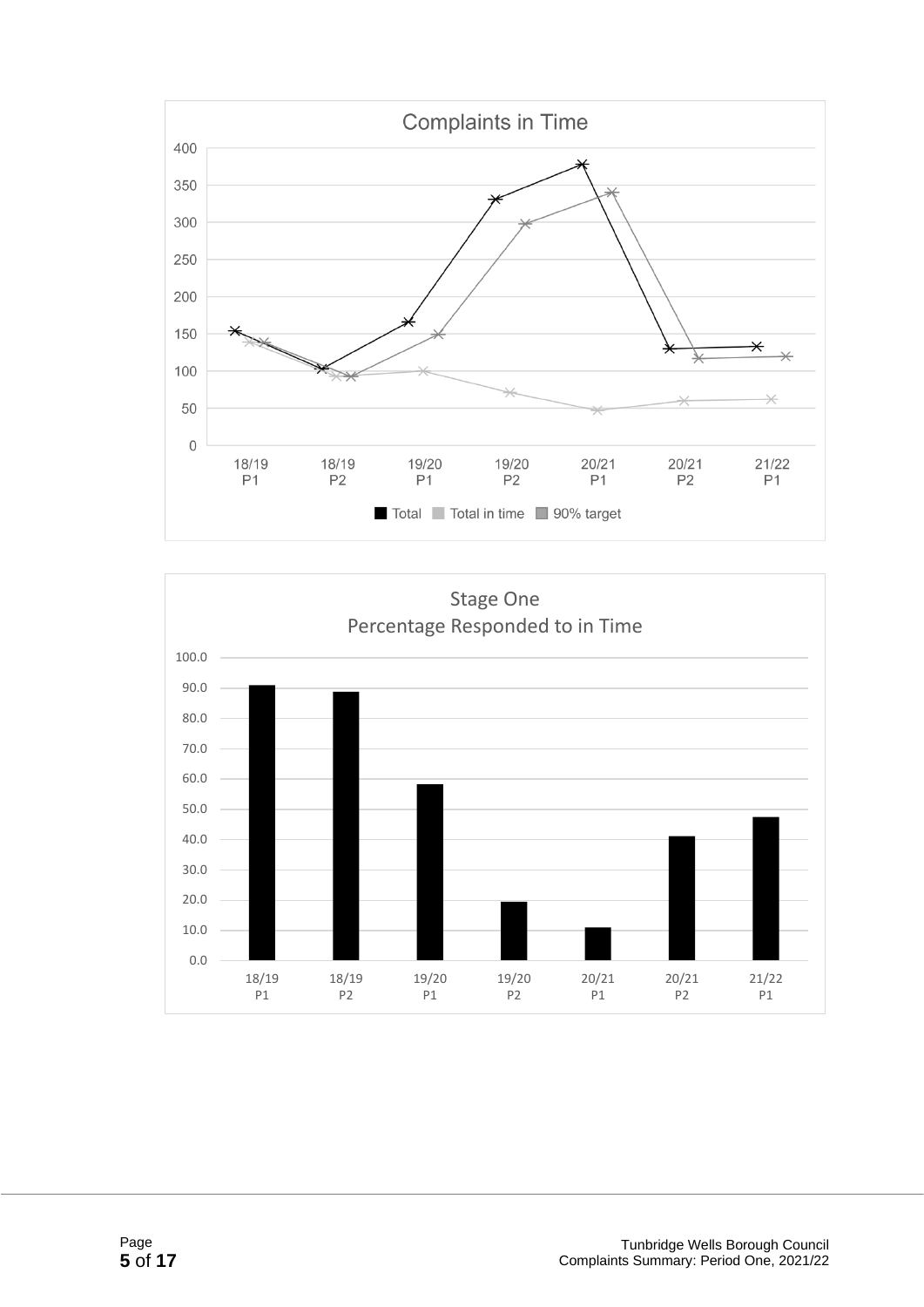

#### **How Complaints are received**

- 2.6 The Council records the channel through which complaints are received, which helps us to understand customer preferences and how these might change over time. It also helps to ensure that we operate a complaints handling system that is accessible and free of barriers.
- 2.7 During reporting period one for 2021/22, the majority of complaints received were made through electronic means. The online form was the most popular method of complaining followed by email.
- 2.8 The preference for digital contact (online form and email) has remained largely the same overall compared with the same period in the previous year but has grown in popularity over time. No complaints were received by paper form or through a visit, but this is likely down to the pandemic and the Town Hall and Gateway being closed at times during period one. The number of complaints submitted by telephone has decreased slightly whereas complaints received by email has increased during reporting period one for 2020/21. T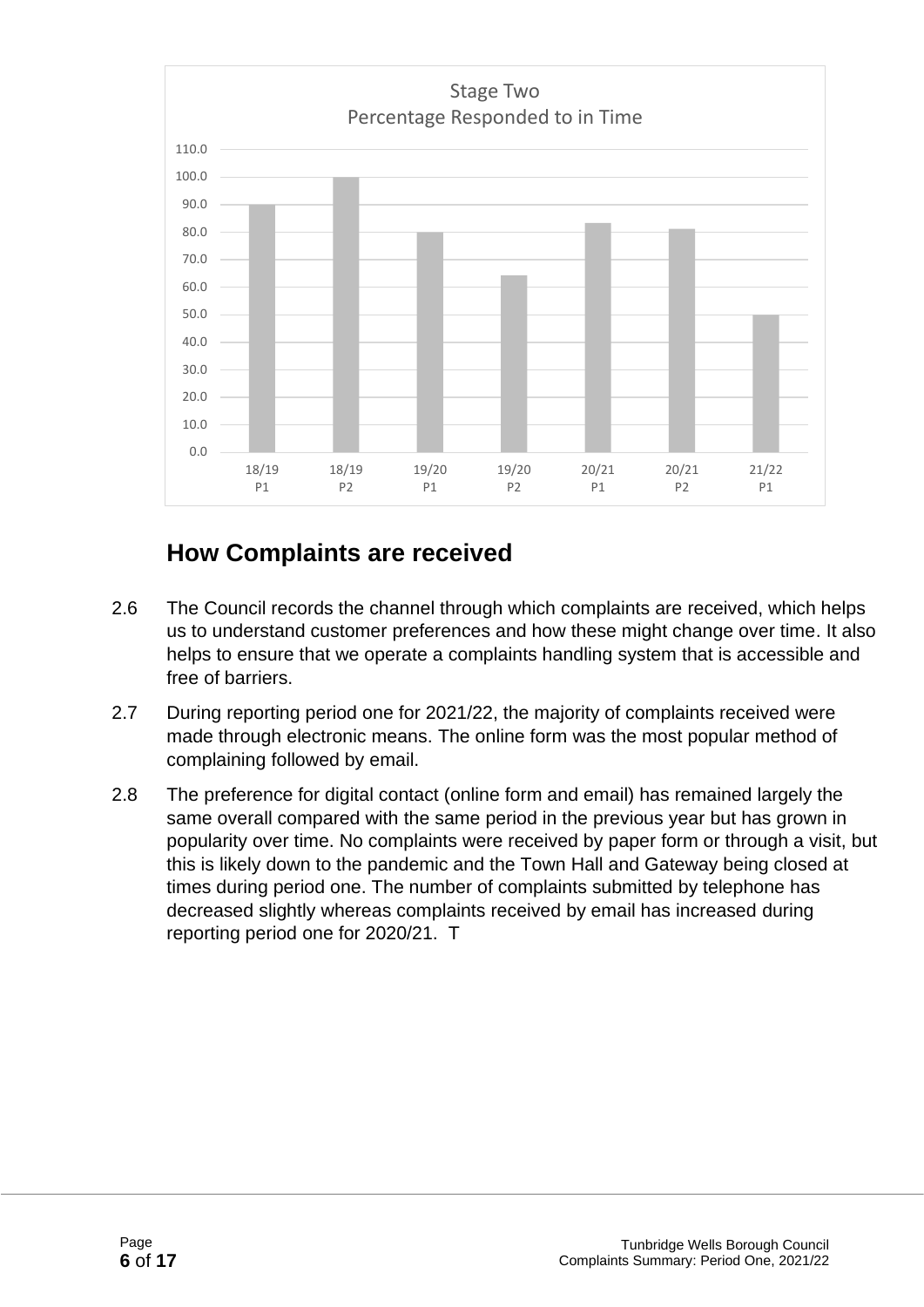





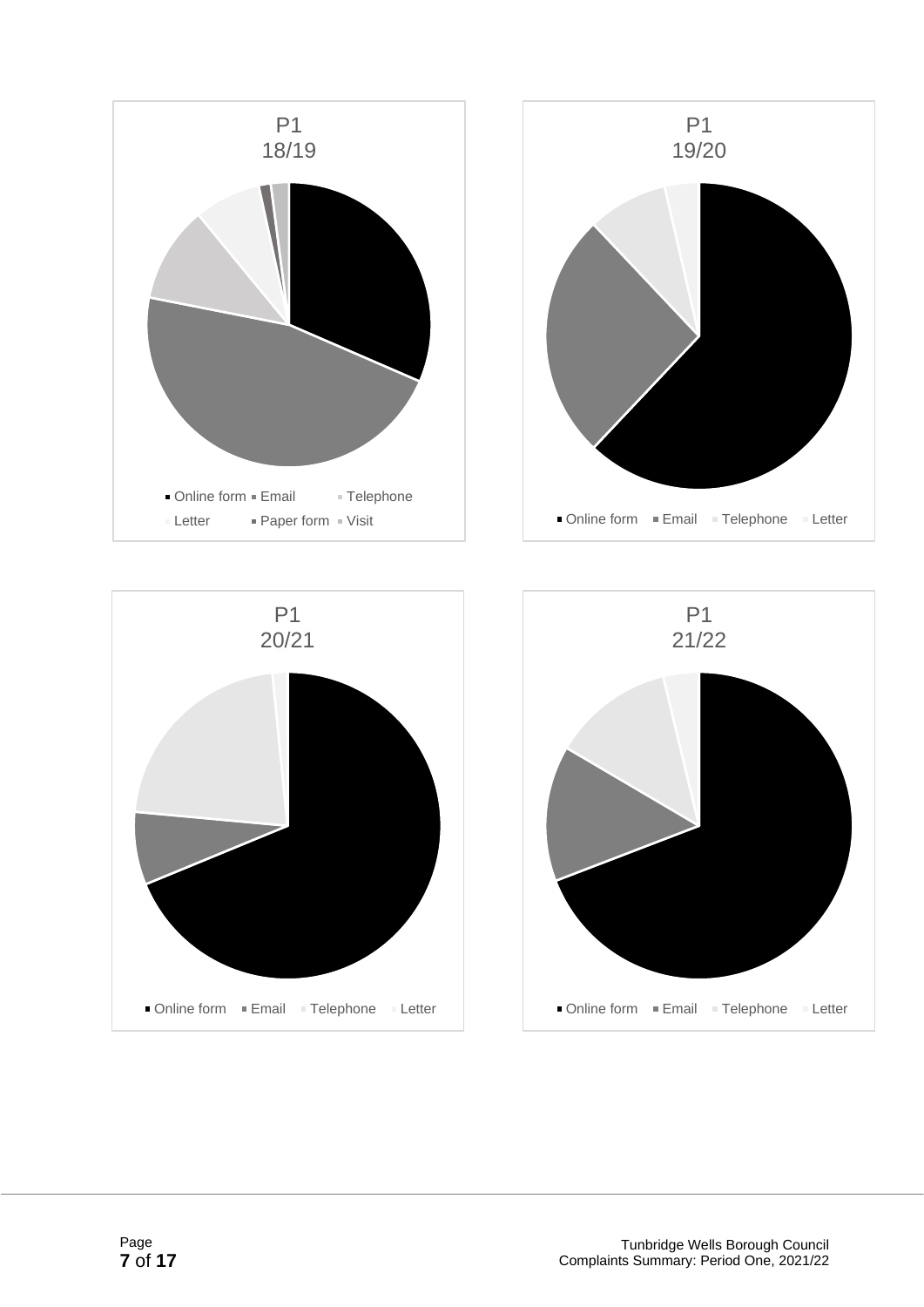### **Reasons for Complaints**

- 2.9 The Council records the reasons why a complaint has been made, in line with a list of categories that have been developed over time and in accordance with guidance from the Ombudsman.
- 2.10 For reporting period one of 2021/22, the majority of complaints were recorded as the service not being delivered to expected standards, which can cover a wide range of different issues around how the service was delivered to the customer. The next highest reason for complaining was because of council or government policy.

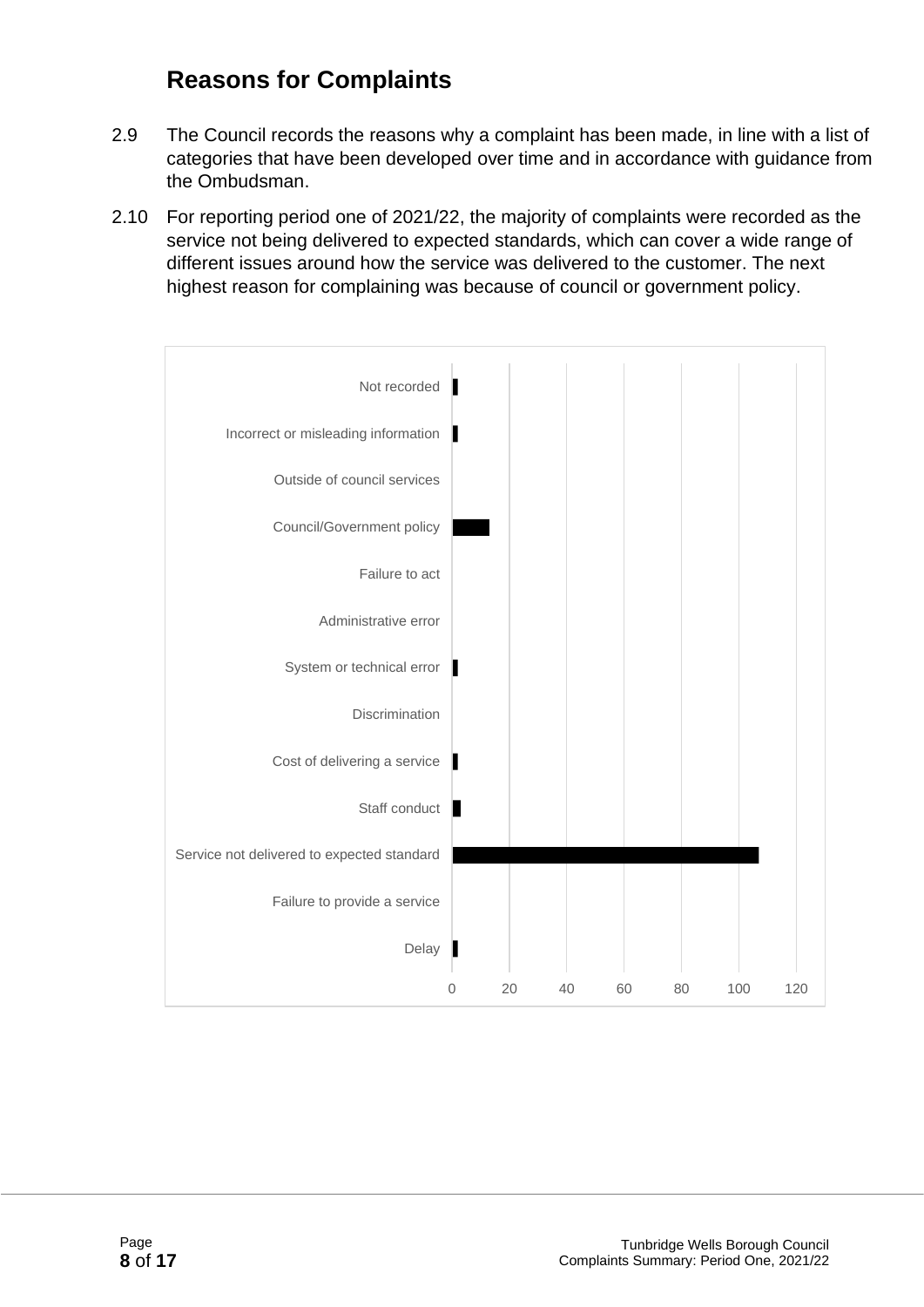### **Council Decisions**

- 2.11 The Council also records its decisions on complaints, and this is done in three ways: 'agreed', where the Council agrees with the complaint made by the complainant; 'partly agreed', where the Council agrees with some aspects of the complaint that has been made, but not with the entire complaint; and 'not agreed', where the Council does not agree with the complainant about the complaint that has been made.
- 2.12 Over time the Council 'agrees' with and 'disagrees' with complainants in fairly even proportions, and this is what we would expect to see from a well running complaints system. The data also shows that at the end of 2019/20, and the beginning of 2020/21, the Council agreed with a significantly greater proportion of complaints, and this was due to the issues around the new waste and recycling contract.
- 2.13 For period one of 2021/22 the Council agreed with 50% of complaints at stage one, disagreed with 42%, and partly agreed with 8%.



2.14 Stage two complaints proceed where the Council has already made a decision on a complaint, but the complainant remains unhappy. Generally we would expect to see a much lower proportion of complaints 'agreed' with at this stage. For period one of 2021/22, the Council has agreed with the complainant in more cases than the previous period.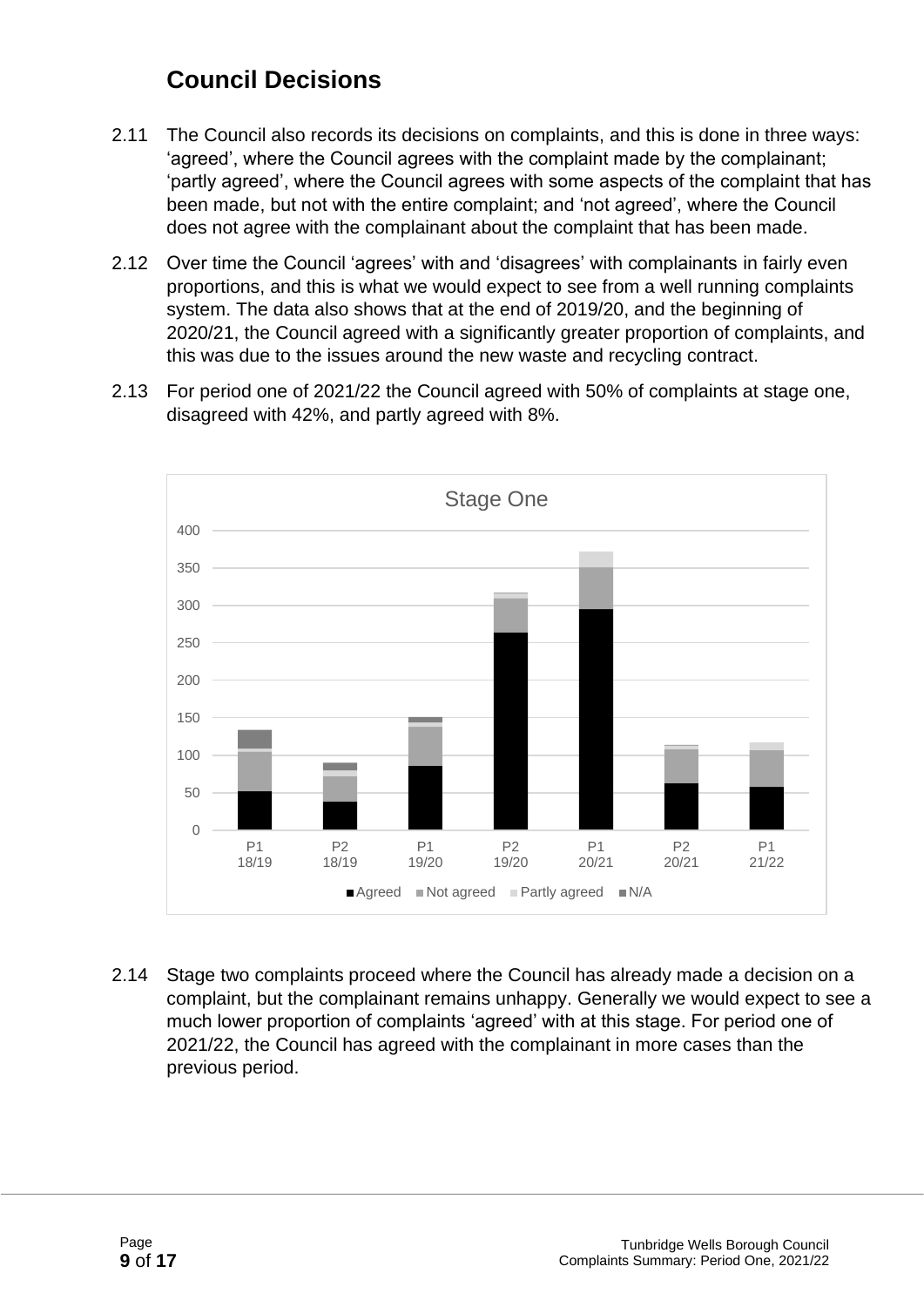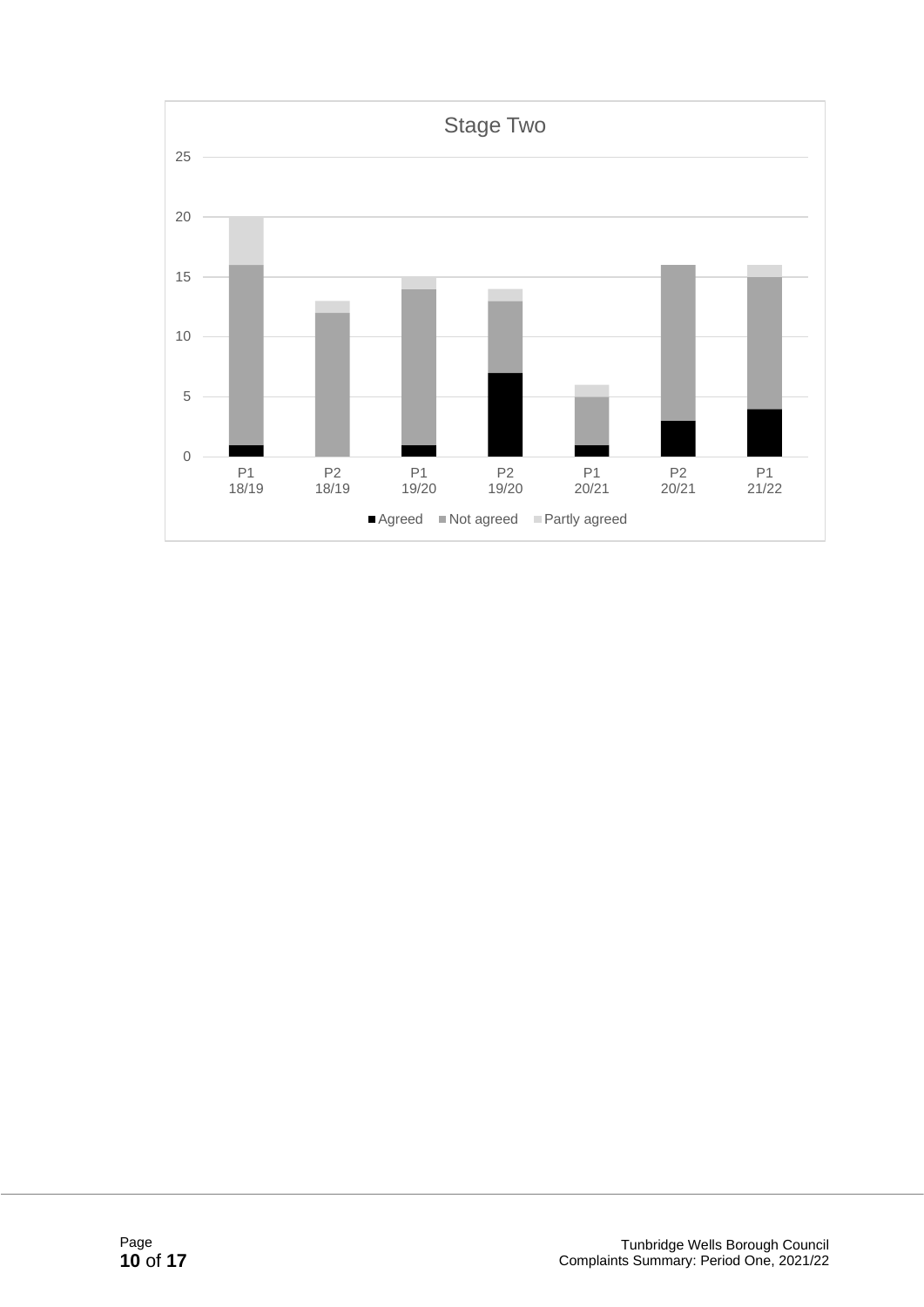### **Complaints by Service**

- 2.15 The Council records the number of complaints, broken down by service areas, as a way of monitoring service levels and standards, and to act as an early warning sign for significant service failure or disruption.
- 2.16 Whilst this can be done by comparing reporting periods within each service, it is difficult to compare across services, given the diverse nature of business across the Council. Some services, such as waste collection and planning services, will always feature towards the top of the list, due to the high levels of customer contact they receive, and this needs to be taken into account when analysing complaints received by service.
- 2.17 For period one of 2021/22, Waste and Street Scene received the highest number of complaints (53). This is a decrease compared with the previous reporting period.
- 2.18 The next highest service receiving complaints for this reporting period was Parking (25). This is a slight increase compared with the previous period but falls within expected fluctuations.
- 2.19 Planning Development Management services received 20 complaints in this reporting period, which is again an increase in the number of complaints but are attributable to significant developments receiving planning permission.
- 2.20 Overall, the number of complaints received by services is broadly consistent with previous reporting periods, and therefore falls within expectations.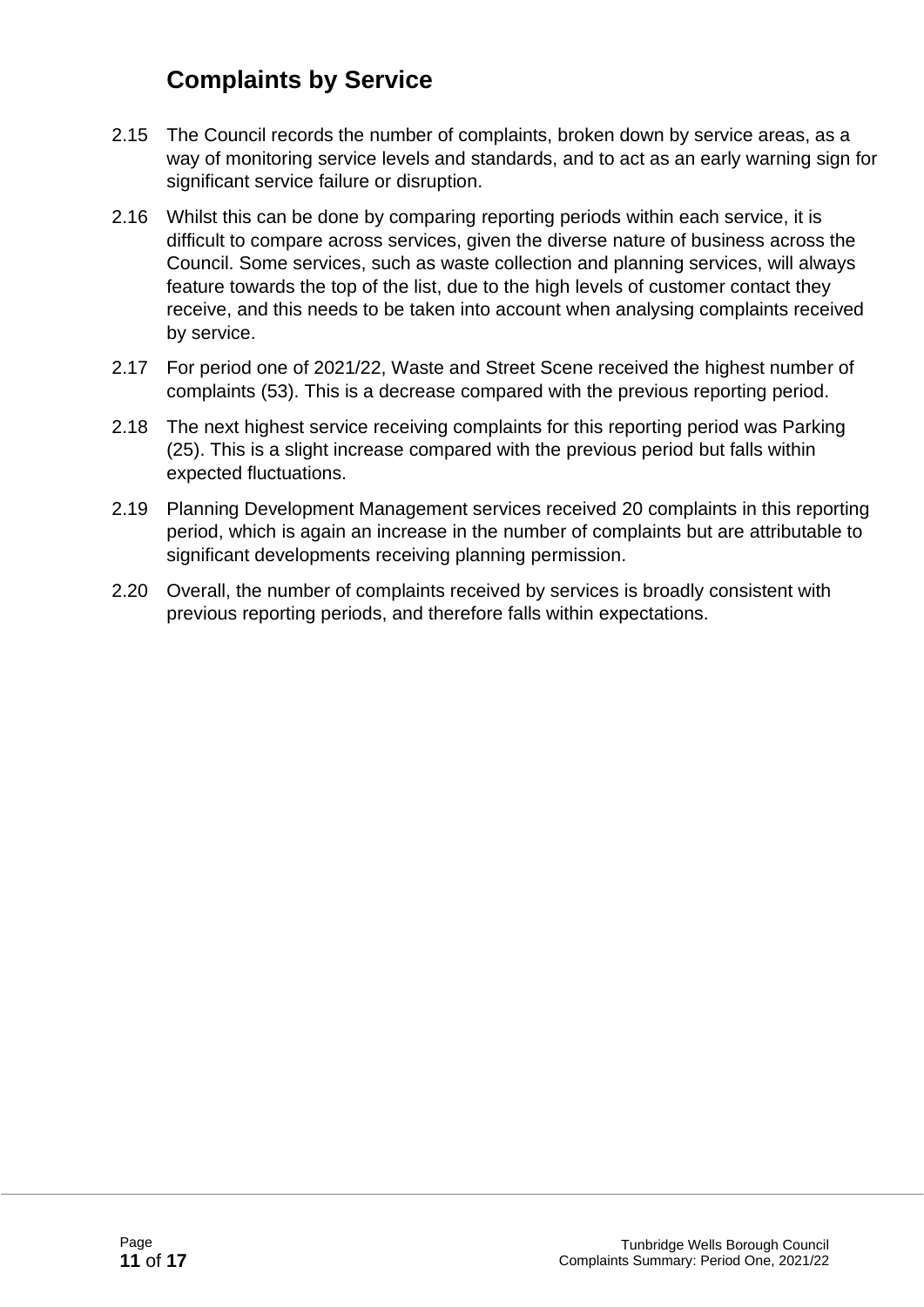



#### **Exc. Waste and Street Scene data**

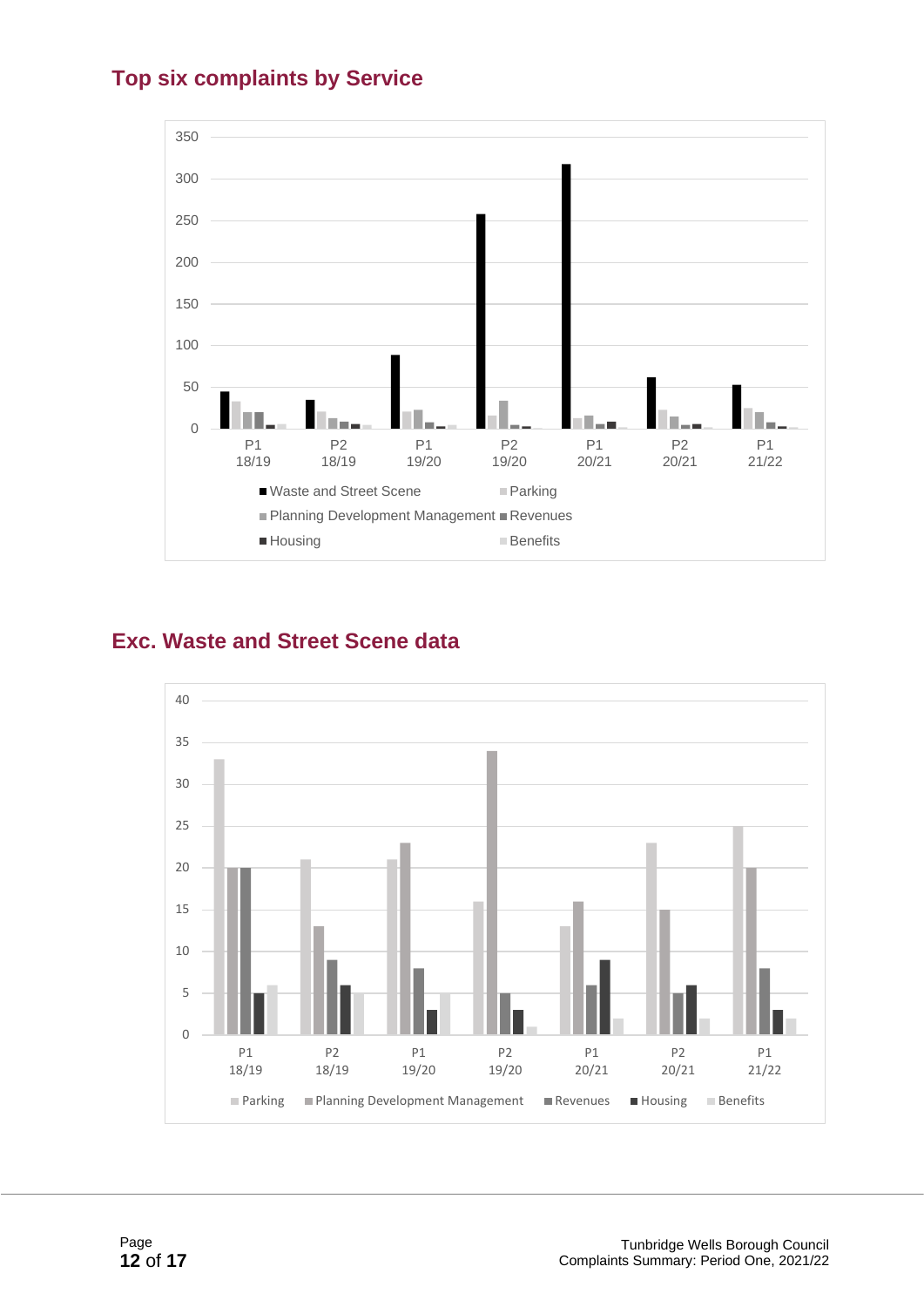### **Compensation Paid**

2.21 There were two compensation payments made during period one of 2021/22, both for Planning and Development Management. A payment of £600 was offered in relation to a complaint made regarding the interpretation of planning law at a site with planning permission, and a payment of £150 was made in relation to an error in a planning report.

#### **Ombudsman Decisions**

2.22 The Council received three Ombudsman decisions in period one.

| <b>Service</b>                                | <b>Complaint Summary</b>                               | <b>Decision</b>                                                                                                                                                                                                                                                                    |
|-----------------------------------------------|--------------------------------------------------------|------------------------------------------------------------------------------------------------------------------------------------------------------------------------------------------------------------------------------------------------------------------------------------|
| <b>Planning and Development</b><br>Management | Complaint made about<br>planning permission<br>granted | The Ombudsman will not<br>investigate this complaint.<br>This is because there is<br>insufficient evidence of fault<br>by the Council which would<br>warrant an investigation.                                                                                                     |
| <b>Waste and Street Scene</b>                 | Complaint made about<br>missed bin collections         | The Ombudsman will not<br>investigate this complaint.<br>This is because there is<br>insufficient evidence of fault<br>and injustice. In addition,<br>we cannot achieve the<br>outcome the complainant<br>would like.                                                              |
| <b>Planning and Development</b><br>Management | Complaint made about<br>planning permission<br>granted | The Ombudsman finds<br>there was some fault by the<br>Council. The financial<br>remedy already offered by<br>the Council is appropriate,<br>but we made further<br>recommendations for a<br>formal apology and<br>improved communications,<br>as well as a service<br>improvement. |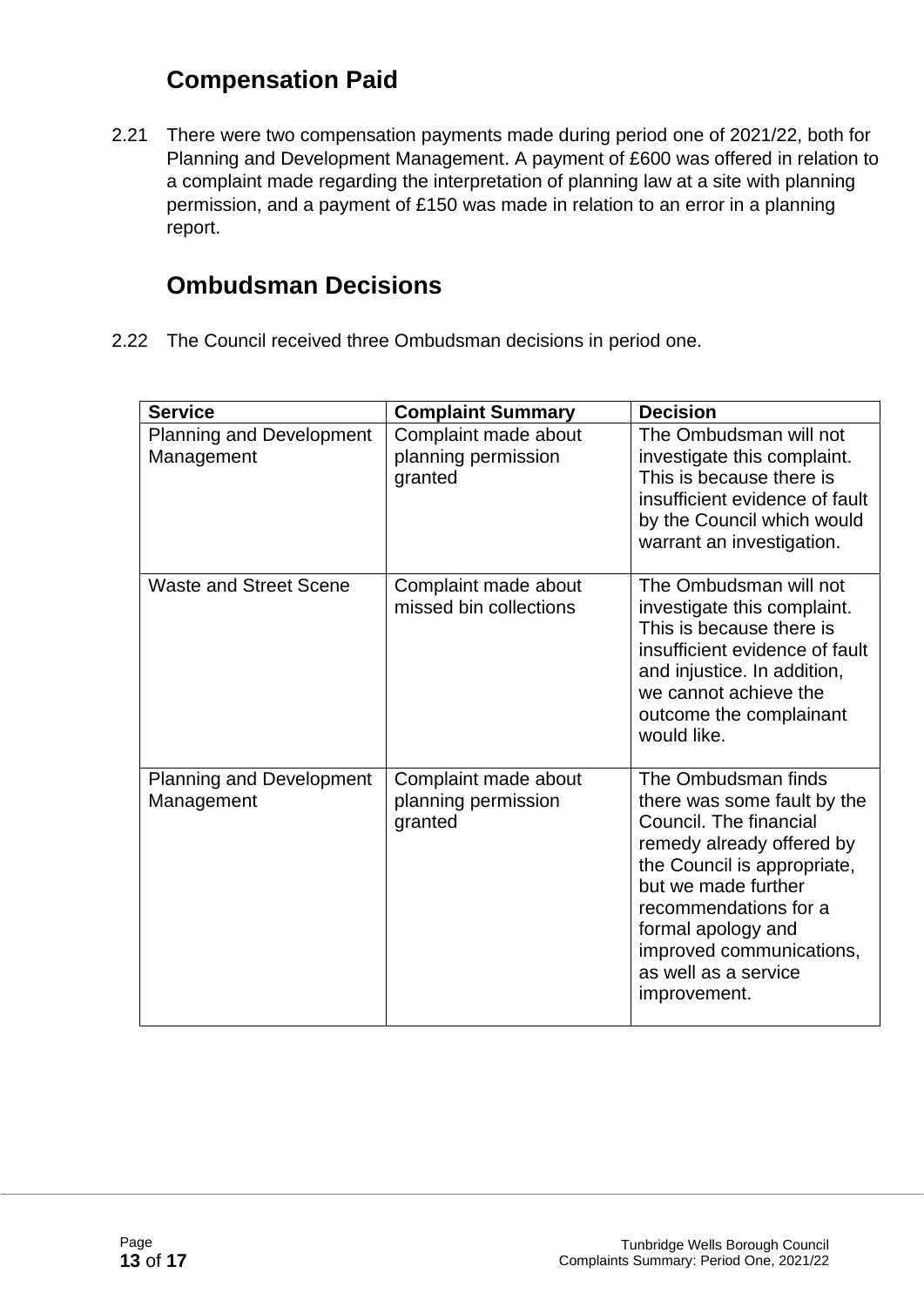### **Learning from Complaints**

- 2.23 The Waste and Street Scene service has continued to receive the highest number of complaints for this period however the number has been reducing over time. The main issues for this service now are tackling repeat missed bins in 'hot spot' areas. The service has also faced significant challenges around staffing levels in recent weeks, but complaints relating to this issue and the suspension of garden waste services will not be seen until the next reporting period.
- 2.24 Planning and Development Management have made improvements to the service as a result of the two complaints which received payments in the period. As a result of one complaint, the Planning and Development service are now distributing updates to case law in conjunction with Mid Kent Legal Services, and these updates are being discussed in with officers in team meetings and 121s. A training need was identified as a result of the second complaint, which has now been resolved.

### **3. Options Considered**

3.1 As this reporting is for noting only, and no decisions will be made, there are no available options to Cabinet.

### **4. Preferred Option and Reason**

4.1 That Cabinet notes the Council's performance on complaints handling for reporting period one of 2021/22.

# **5. Consultation on Options**

5.1 This report does not require public consultation as the recommendation is for noting only.

### **Recommendation from Cabinet Advisory Board**

5.2 The Finance and Governance Cabinet Advisory Board were consulted on Tuesday 16 November 2021 and agreed to support the recommendations to Cabinet.

# **6. Implementation**

6.1 This report enables Cabinet to understand the Council's current performance around complaints handling and performance and to receive an overview of the types of complaints the Council is receiving. Those that are escalated to the Ombudsman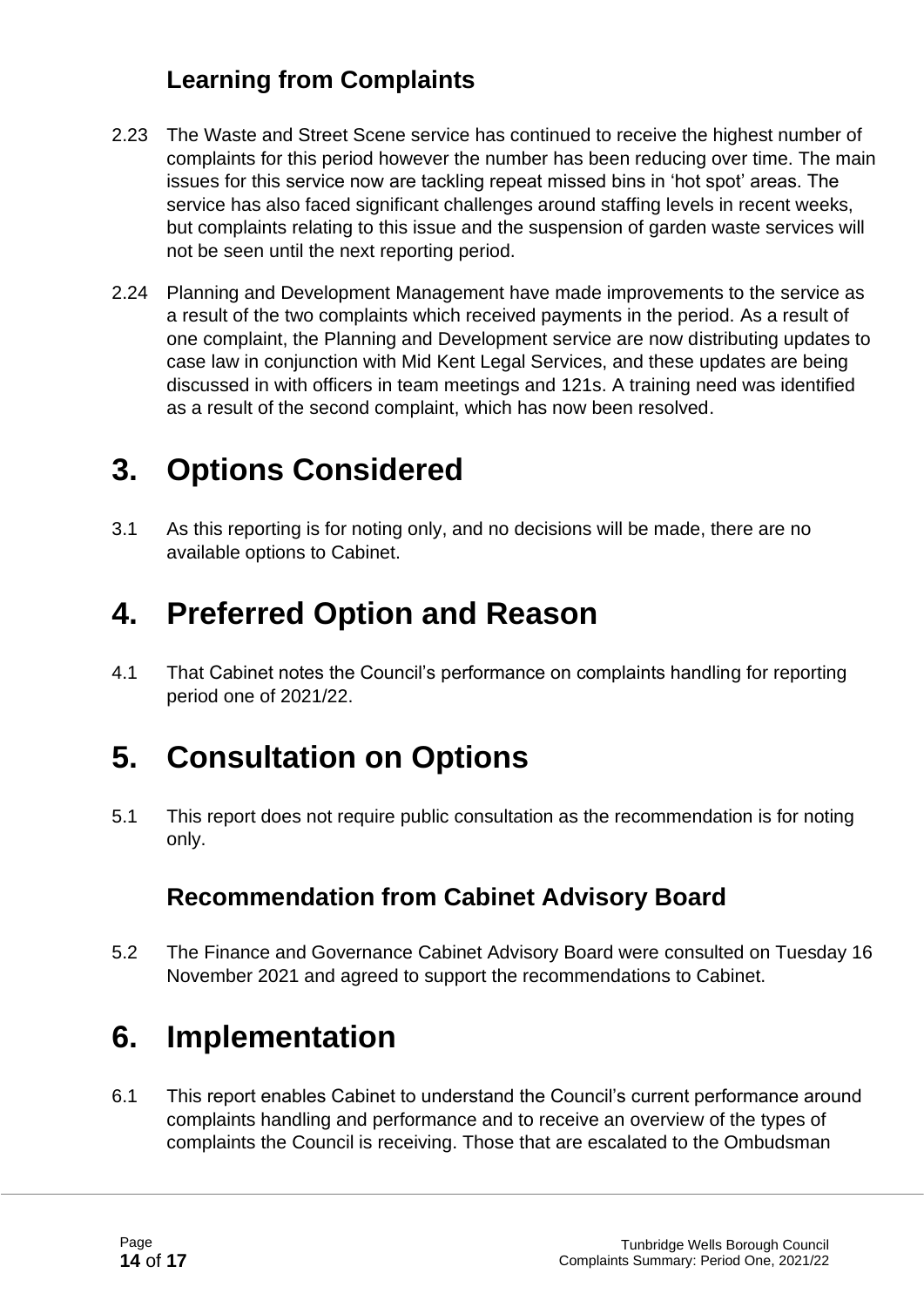could result in a significant detrimental impact on the Council it if is found to be at fault through maladministration or negligence and so it is important that Cabinet and the public can be satisfied that the Council is running a well-managed and effective complaints system.

6.2 To ensure transparency, the report is published on the Cabinet agenda and it available on the Council's website through the committee reports pages.

# **7. Appendices and Background Documents**

Appendices:

None.

Background Papers:

• None.

### **8. Cross Cutting Issues**

### **A. Legal (including the Human Rights Act)**

This report provides a review of complaints received and an update on the Council's complaint handling. If any complaint raises issues that may have legal implications or consequences, the Head of Legal Partnership should be consulted.

There is no statutory duty to report regularly to Cabinet on the Council's performance. However, under Section 3 of the Local Government Act 1999 (as amended) a best value authority has a statutory duty to secure continuous improvement in the way in which its functions are exercised having regard to a combination of economy, efficiency and effectiveness. Regular reports on the Council's performance in responding to complaints assist in demonstrating best value and compliance with the statutory duty.

There are no consequences arising from the recommendation that adversely affect or interfere with individuals' rights and freedoms as set out in the Human Rights Act 1998.

*Jayne Bolas, Interim Deputy Head of Legal Partnership, 26 October 2021*

#### **B. Finance and Other Resources**

Whilst the amounts of compensation are relatively small it is important to review the cause of the complaint and to identify prevention processes, as the cost of administering a complaint and the correction of any mistakes is often significant.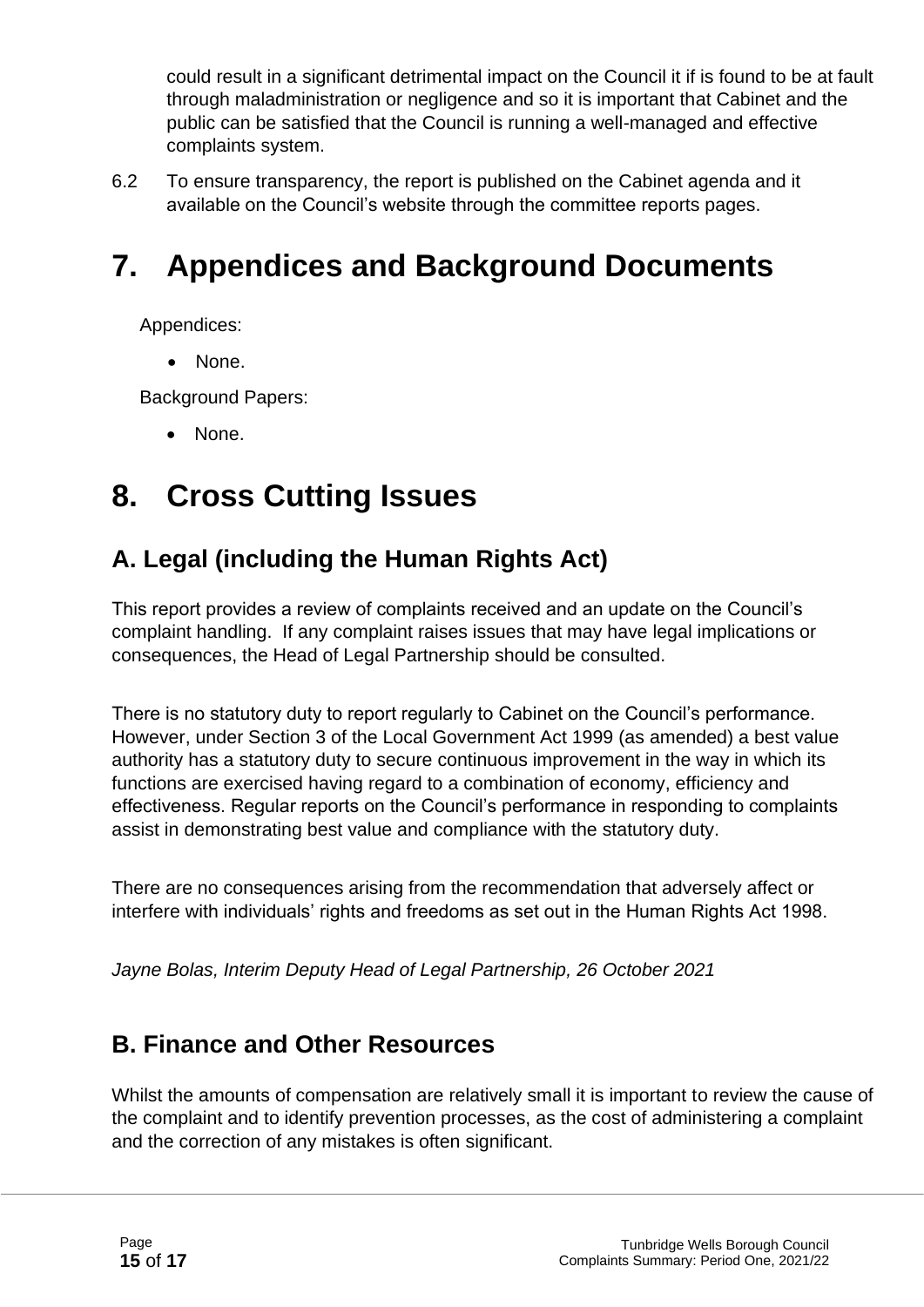*Jane Fineman, Head of Finance, Parking and Procurement, 26 October 2021*

### **C. Staffing**

There are no implications for staffing within this report.

*Nicky Carter, Head of HR, Customers and Communities, 26 October 2021*

### **D. Risk Management**

Complaints about services can indicate instances where identified operational risks have materialised. This should be monitored through individual departmental risk registers. Learning from complaints can help to mitigate the same risks occurring in the future.

*Jane Clarke, Head of Policy and Governance, 26 October 2021*

### **E. Environment and Sustainability**

There are no environment and sustainability issues raised within this report.

*Jane Clarke, Head of Policy and Governance, 26 October 2021*

### **F. Community Safety**

There are no consequences arising from the recommendation that adversely affect community safety.

*Jane Clarke, Head of Policy and Governance, 26 October 2021*

### **G. Equalities**

The decisions recommended through this paper have a remote or low relevance to the substance of the Equality Act. There is no apparent equality impact on end users.

*Jane Clarke, Head of Policy and Governance, 26 October 2021*

### **H. Data Protection**

Whilst the complaints management system processes personal and at times sensitive data about complainants as part of the complaint investigation, this is managed through the Council's normal data protection procedures and policies. The complaints summary is